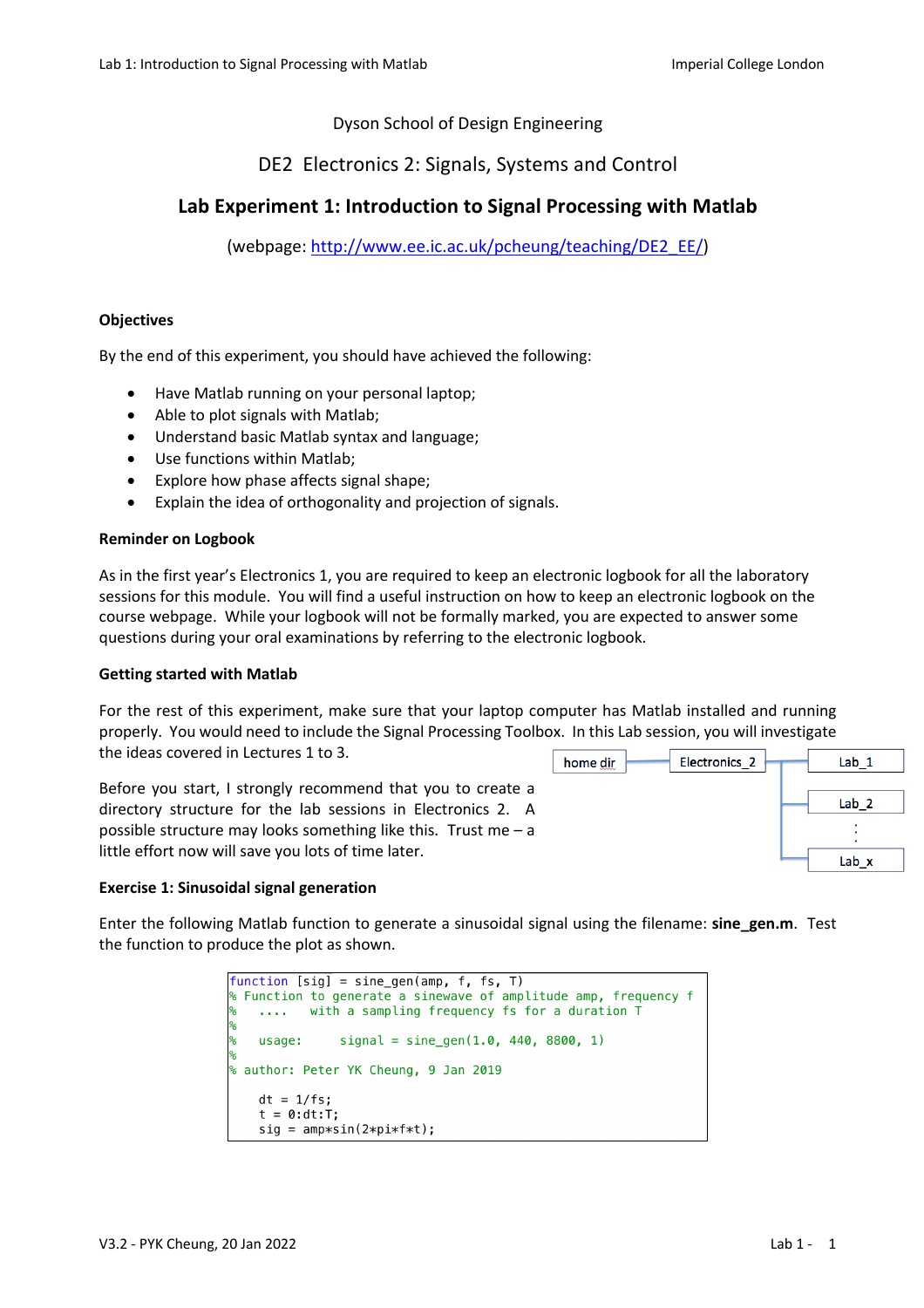Test this function in the interactive mode of Matlab:

```
>> s1 = sine_gen(1.0, 400, 10000, 1);
|>> plot(s1(1:200));>> xlabel('\fontsize{14}Sample number');
>> ylabel('\fontsize{14}Amplitude');
>> title('\fontsize{16}400Hz sinewave');
```
Make notes in the electronic logbook about what you have learn, and the results you get.

### **Exercise 2: Spectrum of the signal**

Enter the following function using the filename: **plot** spec.m. This function uses the Matlab built-in function "fft" to compute the frequency spectrum of the signal. Don't worry about exactly how this works for now. (I deliberately want you to type the code into Matlab instead of doing cut-and-paste. In this way, there is a higher chance that you will remember some of the syntax of Matlab.)

Test this function in the interactive mode of Matlab and you should see the following frequency spectrum plot. You can

zoom onto the peak frequency at 400Hz using the button.

```
\gg s1 = sine_gen(1.0, 400, 10000, 1);
>> plot_spec(s1,10000);
  title('\fontsize{16}Amplitude Spectrum');
```


function plot spec(sig, fs)

```
Function to plot frequency spectrum of sig
    usage:
             plot_spectrum(sig, 1000)
% author: Peter YK Cheung, 9 Jan 2019
    magnitude = abs(fft(sig));
    N = length(sig);df = fs/N;f = 0: df : fs/2;Y = magnitude(1: length(f));plot(f, 2*Y/N)<br>xlabel('\fontsize{14}frequency (Hz)')
    ylabel('\fontsize{14}Magnitude');
    title('\fontsize{16}Spectrum');
```


#### **Exercise 3: Two tones**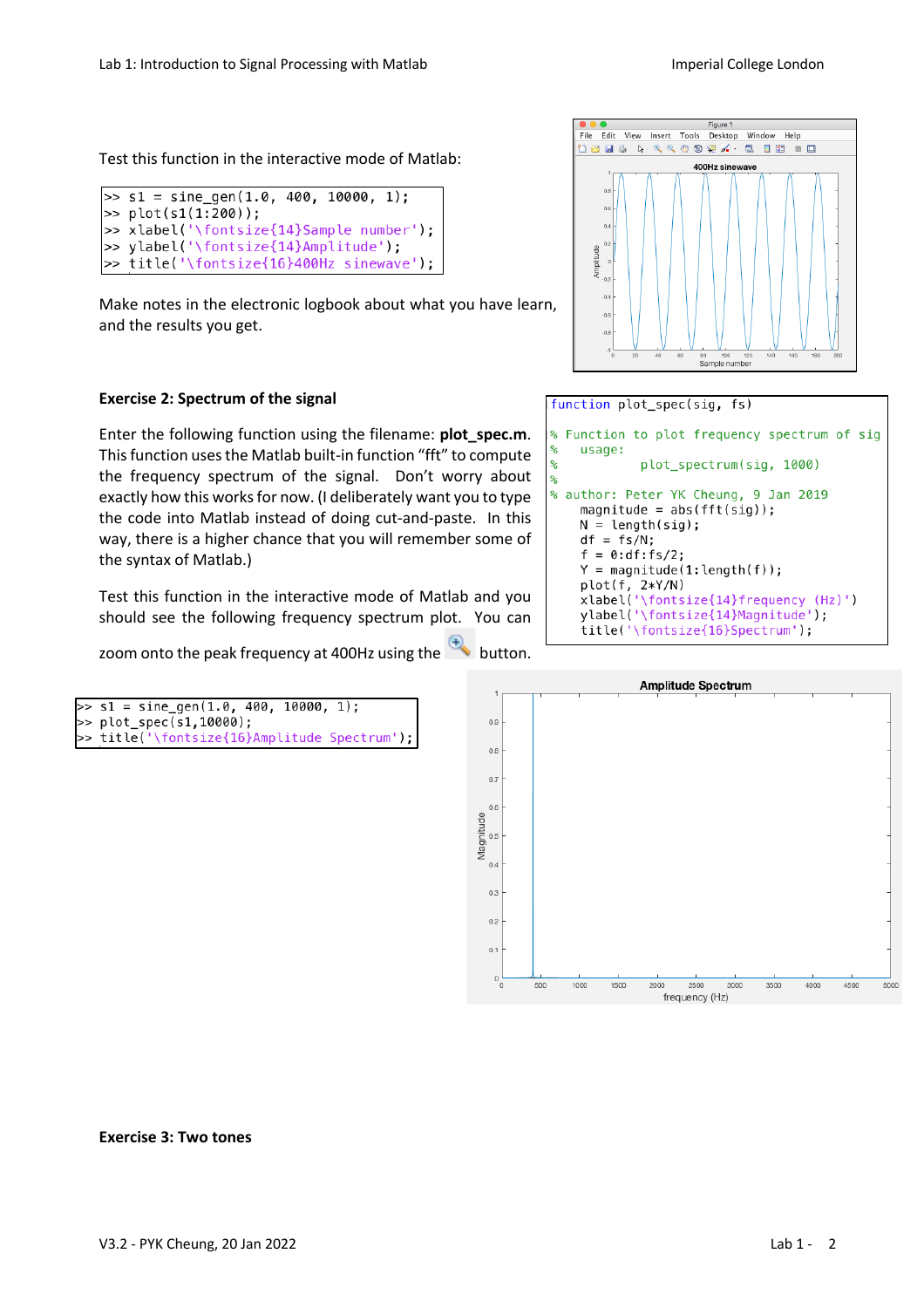Now generate two sinewaves, s1 at 400Hz (amplitude 1.0V) and s2 at 1000Hz (amplitude 0.5V), using a sampling frequency of 10kHz and each having a duration of 1.0 second. Add these together as "sig" and plot the waveform.

Plot the spectrum of the combined signal.

### **Exercise 4: Two tones + noise**

Assume that your two-tone signal is called "sig", create a noisy version of this signal using:

 $noisy = sig + randn(size(sig));$ 

The function randn(.) produces a set of random numbers. How many samples? That is decided by the number of data samples in "sig" with the function size(.). Now, plot noisy and its spectrum.

What have you learned from this exercise?

### **Exercise 5: Projection using dot product**

Let us now treat the two sinusoid signals s1 (400Hz) and s2 (1000Hz) as two vectors. You can find the projection of s1 on s2 by computing their **inner product** in Matlab:

dot product =  $s1*s2'$ ;

(Note that s2' is the transpose of s2.)

What value do you get? Now create another sinewave s3 at 401Hz, and find the dot product (or inner product) of s1 on s3. What do you get?

Sometime, dot product is called projection of s1 onto s2. It is a measure of how much of the s1 signal can be found in s2 signal.

Finally, find the **dot product** of (s1 + s2) on s1. What do you get?

#### **Exercise 6: Using PyBench board as a spectrum analyser**

The PyBench board is designed to support this module. It runs MicroPython natively on an ARM processor on the Pyboard module. The microSD card contains various Python code that I have prepared for you. Which MicroPython (mPy) script is run depends on the setting of the 3 DIP switches at the top left corner as described below.

| SW[2:0] | Function                  |
|---------|---------------------------|
| 000     | Run user.py               |
| 001     | Not used                  |
| 010     | Not used                  |
| 011     | Wifi module Test          |
| 100     | Spectrum of mic signal    |
| 101     | <b>Bulb board test</b>    |
| 110     | <b>Pybench board Test</b> |
| 111     | Run pybench.py            |